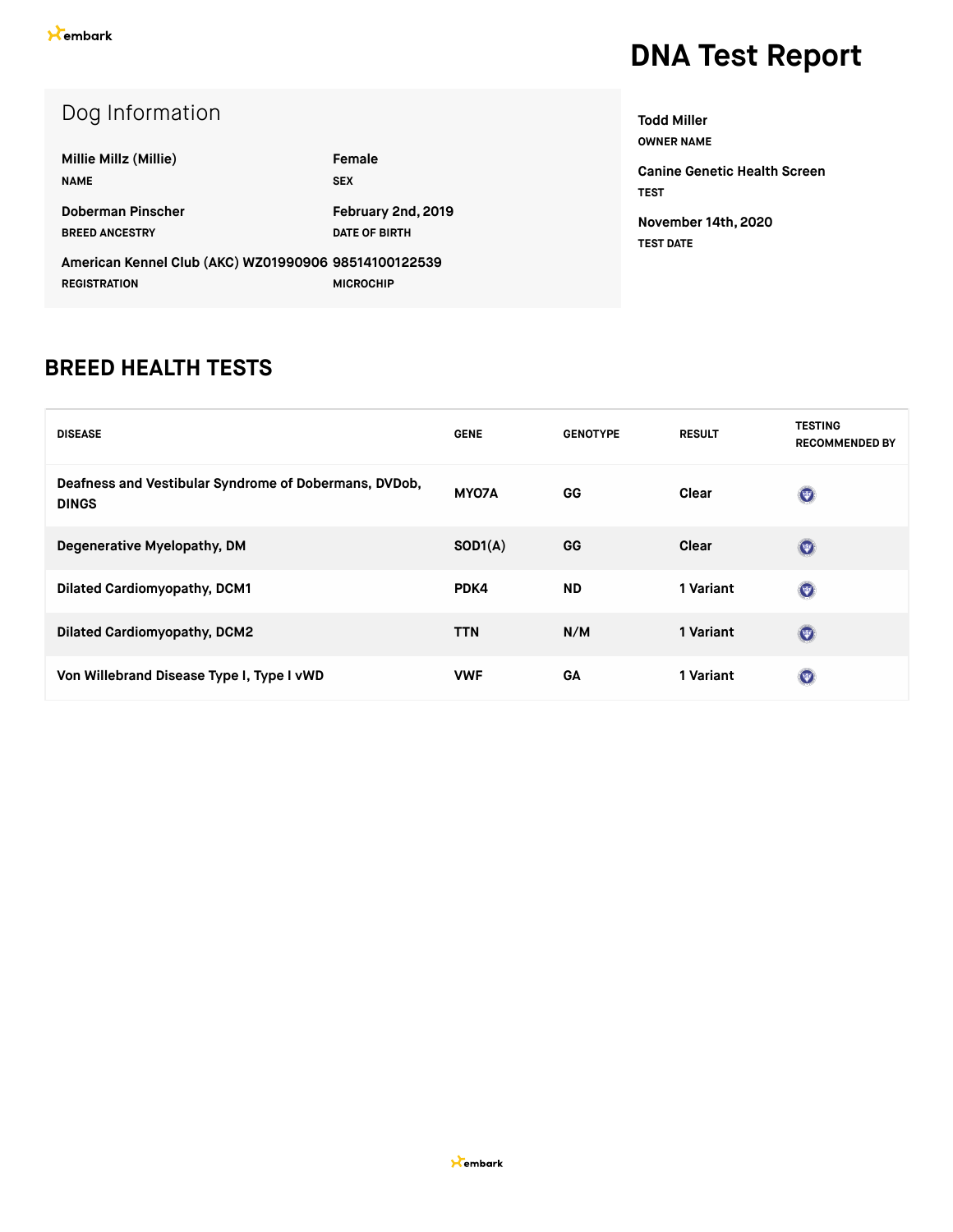Dog Information

**Millie Millz (Millie) NAME**

#### **INBREEDING AND DIVERSITY**

| <b>Genetic Diversity</b>         | <b>RESULT</b> | <b>GENETIC</b><br><b>RESULT</b> |
|----------------------------------|---------------|---------------------------------|
| <b>Coefficient Of Inbreeding</b> |               | 26%                             |
| <b>MHC Class II - DLA DRB1</b>   |               | No<br><b>Diversity</b>          |
| MHC Class II - DLA DQA1 and DQB1 |               | No<br><b>Diversity</b>          |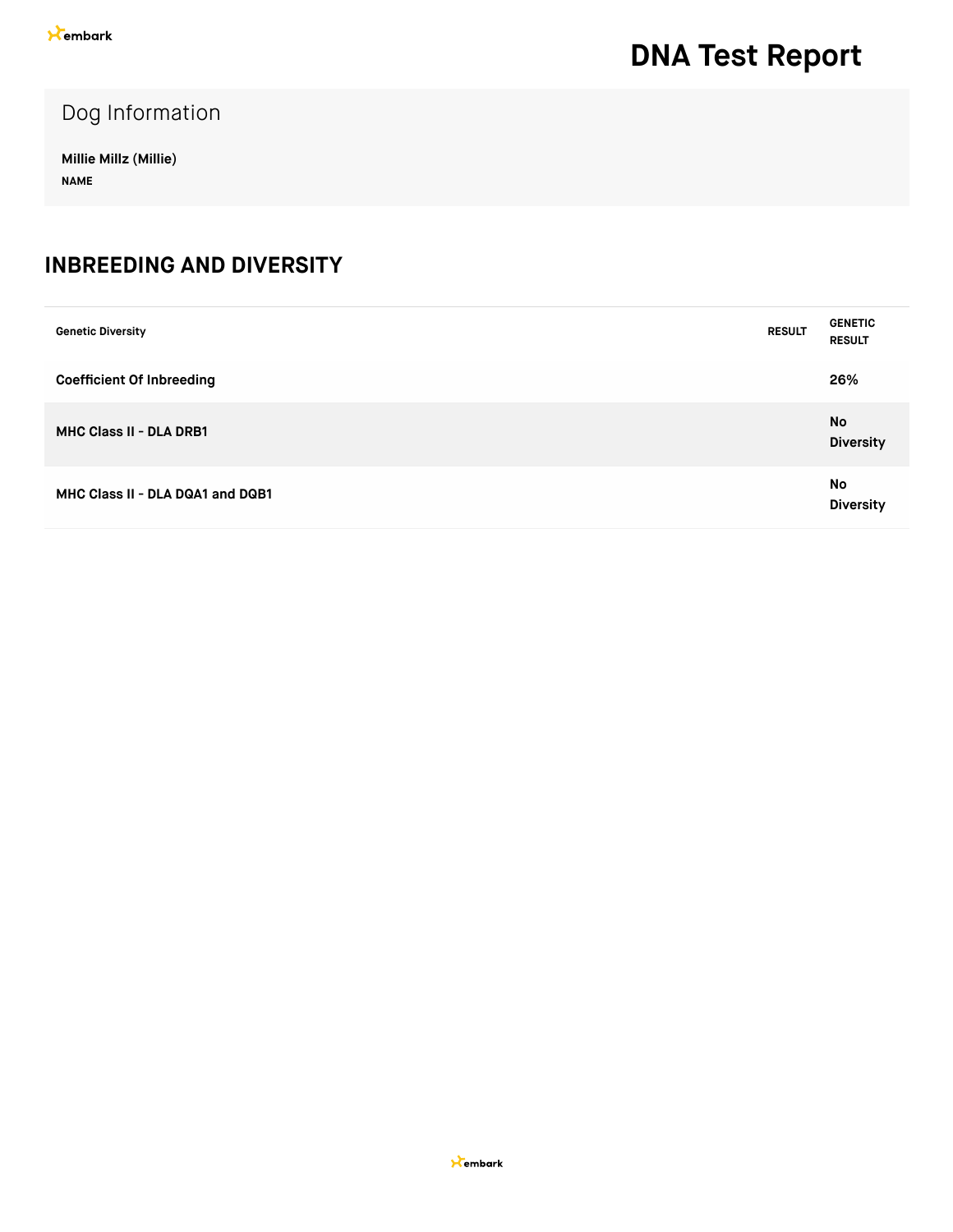### Dog Information

**Millie Millz (Millie) NAME**

### **TRAIT TESTS (1/2)**

| <b>Coat Color</b>                                | <b>RESULT</b>                                             | <b>GENETIC</b><br><b>RESULT</b>     |
|--------------------------------------------------|-----------------------------------------------------------|-------------------------------------|
| E Locus (MC1R)                                   | No dark mask or grizzle                                   | EE                                  |
| K Locus (CBD103)                                 | More likely to have a patterned haircoat                  | $k^y k^y$                           |
| <b>Intensity Loci LINKAGE</b>                    | Any light hair likely yellow or tan                       | Intermediate<br>Red<br>Pigmentation |
| A Locus (ASIP)                                   | Black/Brown and tan coat color pattern                    | $a^{t}a^{t}$                        |
| D Locus (MLPH)                                   | Dark areas of hair and skin are not lightened             | <b>DD</b>                           |
| <b>B Locus (TYRP1)</b>                           | Black or gray hair and skin                               | <b>Bb</b>                           |
| Saddle Tan (RALY)                                | Likely saddle tan patterned                               | N <sub>1</sub>                      |
| S Locus (MITF)                                   | Likely solid colored, but may have small amounts of white | Ssp                                 |
| M Locus (PMEL)                                   | No merle alleles                                          | mm                                  |
| H Locus (Harlequin)                              | No harlequin alleles                                      | hh                                  |
|                                                  |                                                           |                                     |
| <b>Other Coat Traits</b>                         | <b>RESULT</b>                                             | <b>GENETIC</b><br><b>RESULT</b>     |
| Furnishings (RSPO2) LINKAGE                      | Likely unfurnished (no mustache, beard, and/or eyebrows)  | $\mathbf{  }$                       |
| Coat Length (FGF5)                               | Likely short or mid-length coat                           | GG                                  |
| Shedding (MC5R)                                  | Likely light to moderate shedding                         | ΤT                                  |
| Hairlessness (FOXI3) LINKAGE                     | Very unlikely to be hairless                              | <b>NN</b>                           |
| Hairlessness (SGK3)                              | Very unlikely to be hairless                              | <b>NN</b>                           |
| Oculocutaneous Albinism Type 2 (SLC45A2) LINKAGE | <b>Reduced pigmentation</b>                               | <b>DD</b>                           |
| Coat Texture (KRT71)                             | Likely straight coat                                      | cc                                  |